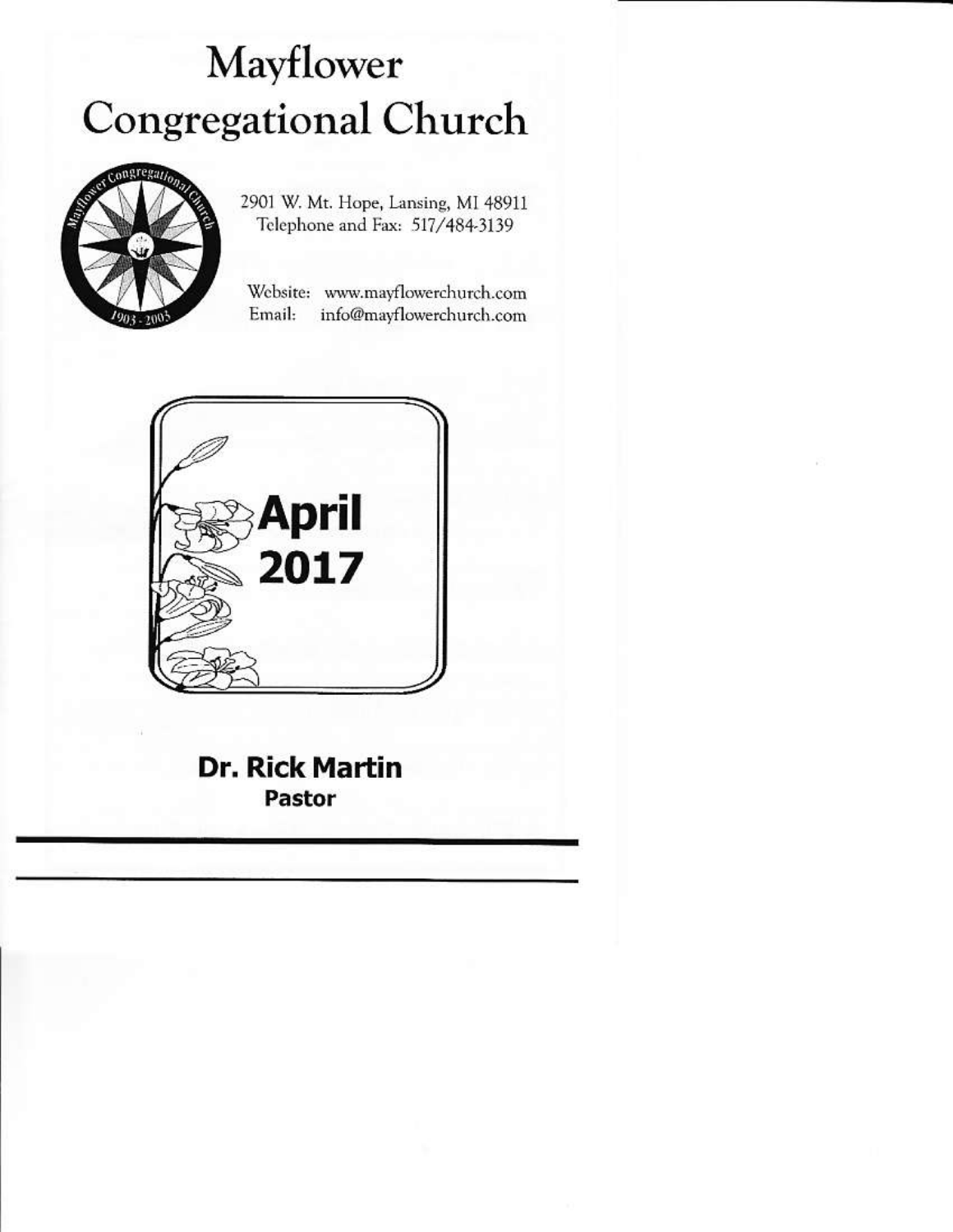

# What's happening in April...

- 412 Lunch-and-Learn after church
- 4/8 Second Saturday Supper 5:00 p.m.
- 419 Palm Sunday
- 4/13 Trustees 2:30 p.m.
- 4113 Maundy Thursday Soup - 6115 p.m-; Service - 7:0O p.m.
- 4/14 Good Friday
- 4/15 Deadline for Mayflower Notes
- 4/16 Easter Sunday
- 4/23 Prudential Council Noon
- 4/30 Seder Presentation after church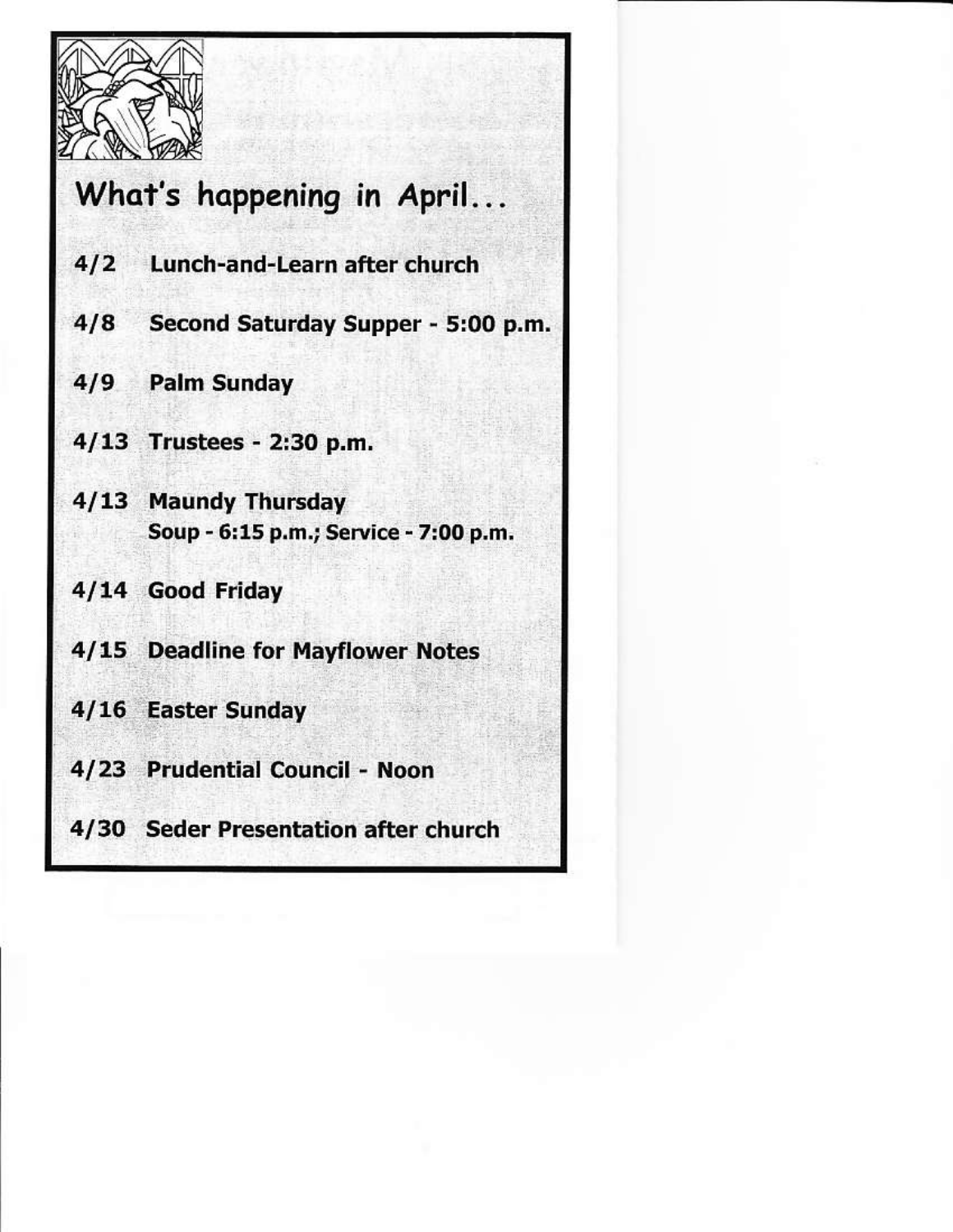From The Pastor's Desk...

#### **Spring into New Life**

Just the thought of Spring is inspiring to people (at least to us who live in the north). Nature begins to stir with new life. Trees begin to bud. Flowers begin to sprout up. Grass starts turning green again and grows. Days begin to warm up and there is more sunshine. New life begins to show its head everywhere.

As Christians, the new life of the resurrected Christ is a major focus for us, which we celebrate at Mayflower Church with Palm Sunday, Maundy Thursday, and Easter Sunday. It is going to be a great time again this year, maybe our best Easter Sunday service ever. You come and be the judge.

New life in Jesus. Even more exciting than the new life of Spring. Without Jesus' life, suffering, and resurrection, we (humanity) would still be in our sins, still lost and undone, still without God and without hope. However, because of the great love that God has for us, Jesus came, lived, suffered, died, and rose again to provide the forgiveness of sins (the doing away with guilt is also available) and everlasting life with Him in the perfect place we call Heaven. How much love He must have for us!

For God so loved the world, that He gave His only begotten Son, that whoever believes in Him shall not perish, but have eternal life. (John 3:16)

But God demonstrates His own love toward us, in that while we were yet sinners, Christ died for us. Much more then, having now been justified by His blood, we shall be saved from the wrath of God through Him. For if while we were enemies we were reconciled to God through the death of His Son, much more, having been reconciled, we shall be saved by His life. (Romans 5:8-10)

Spring in Michigan only lasts for a season. New life in Jesus lasts for all eternity. Thank you, Jesus!

-Dr. Rick Martin, Pastor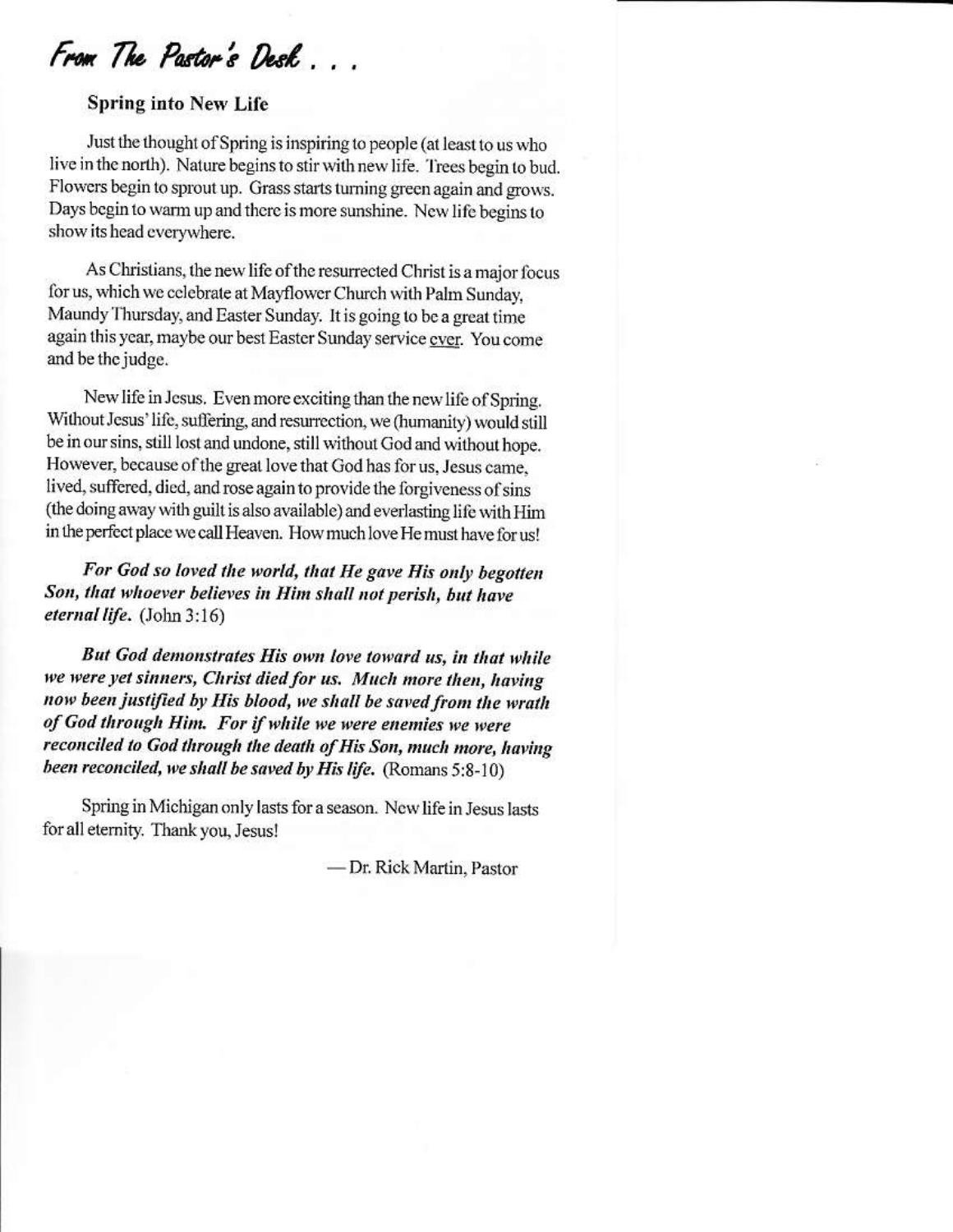#### From the Lay Leader and Pastor Search Committee

I think you all were as sad as I was to hear that Pastor Rick is going to retire at the end of June. It almost seems like bad luck to look for a new pastor — if we don't admit that he's going, perhaps it won't really happen?

The search is underway, however. At the last Prudential Council meeting, I took up my dictatorship and assumed that the Trustees, plus Linda Wheeler and Lorraine Finison (since they always meet with the Trustees) were willing to be on a search committee with me. We have begun to ask funeral homes for names of any pastors they know who might be interested in a half-time position with us, I have emailed pastors in the area for any names they might know, I have exchanged emails with a lady at the NACCC office in Olivet, and we have a list of 66 seminaries whose graduates might be of a like mind with us. I will put our "ad" on the NACCC website as soon as we put together a description of what sort of person we want.

One would hope that all this might really find somebody. However, the big drawback of a national search such as the seminaries and NACCC is that we will be offering a half-time position, and it's going to take a special person to be interested.

And that's where you all come in. Our absolute best chance is going to be personal contact with someone already in the area who either has another job that allows them some freedom, or who doesn't want to work full time for one reason or another.

Would you please tell everyone you possibly can that we are looking for a new pastor? The person you tell may know somebody who knows somebody. We are in this together!

- Rilla McHarris

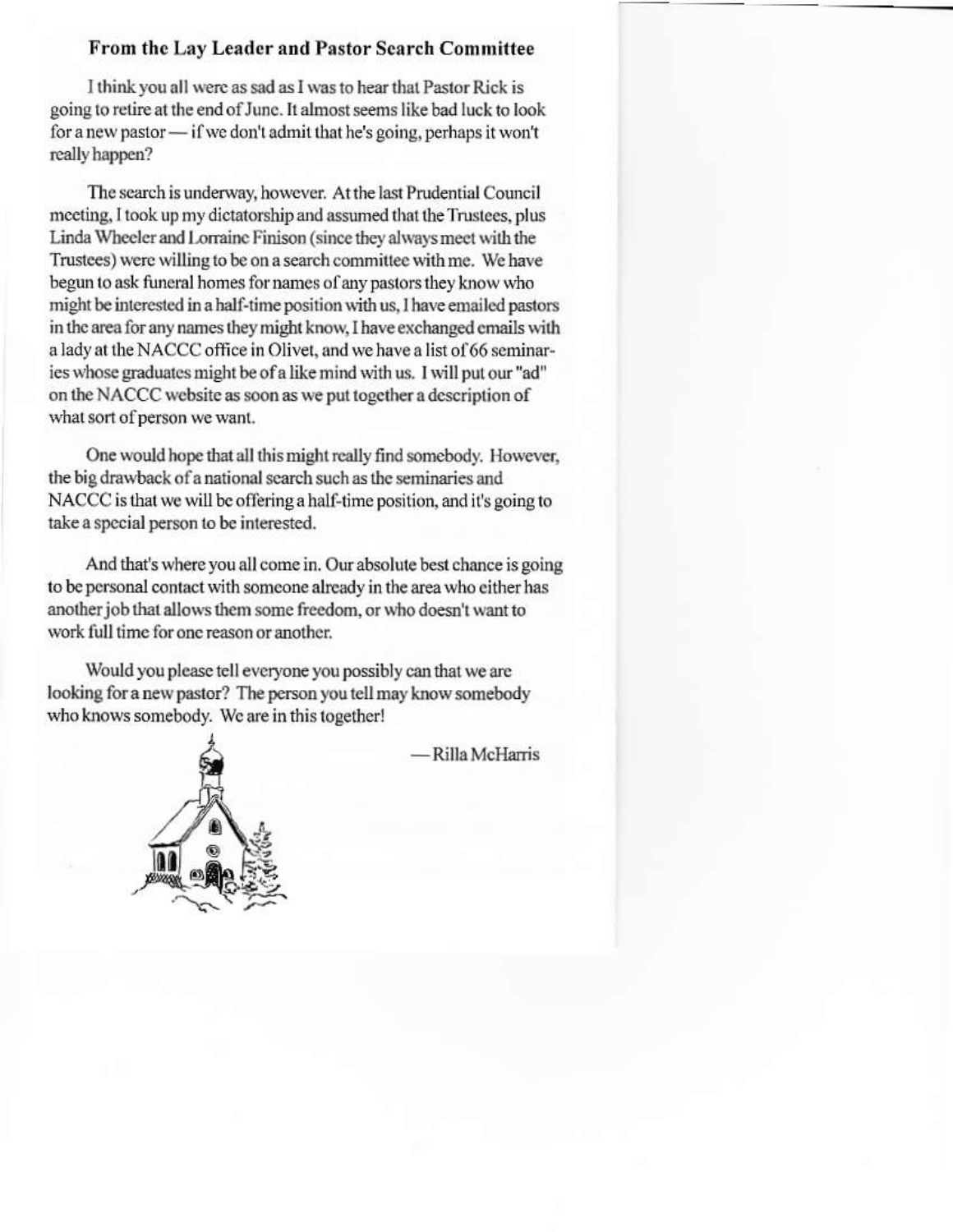#### **Music Notes**

By the time you receive this newsletter, we will be very close to Holy Week, which includes worship services here at Mayflower for Palm Sunday, a day of much excitement as we celebrate Jesus riding through the streets of Jerusalem; Maundy Thursday, a time of reflection as we



partake in the Lord's Supper and reflect on Jesus' betrayal; and then Easter Sunday as we celebrate Christ's resurrection. Talk about a rollercoaster of emotions all in one week!

The anthem for Palm Sunday will be "Ain't No Rock Gonna" Shout for Me," with words based on Luke 19:38-40:

Rocks, keep silent! Jesus comes to set me free. Rocks, keep silent! I'm gonna shout in victory! Rocks, keep silent! Jesus reigns in majesty. Ain't no rock gonna shout for me.

"Out of the Depths," a very moving piece which we will sing on Maundy Thursday, comes from Psalm 130:

Out of the depths have I called to you, O Lord: Lord, hear my voice. For with the Lord there is mercy, with him there is plenteous redemption, and he shall redeem Israel from all their sins.

And finally, Easter Sunday, where voices, handbells, trumpets, and four hands at the piano will celebrate Christ's victory over death. One of the choir's anthems will be "Now the Green Blade Riseth," a piece that uses the metaphors of nature to enhance the celebration of Jesus rising from the dead:

Now the green blade riseth, from the buried grain, wheat that in the dark earth many days has lain; Love lives again, that with the dead has been; Love is come again, like wheat that springeth green.

Please join us as we journey through Holy Week, experiencing the emotions and the music together. What a glorious time of year it is!

— Barb Fuller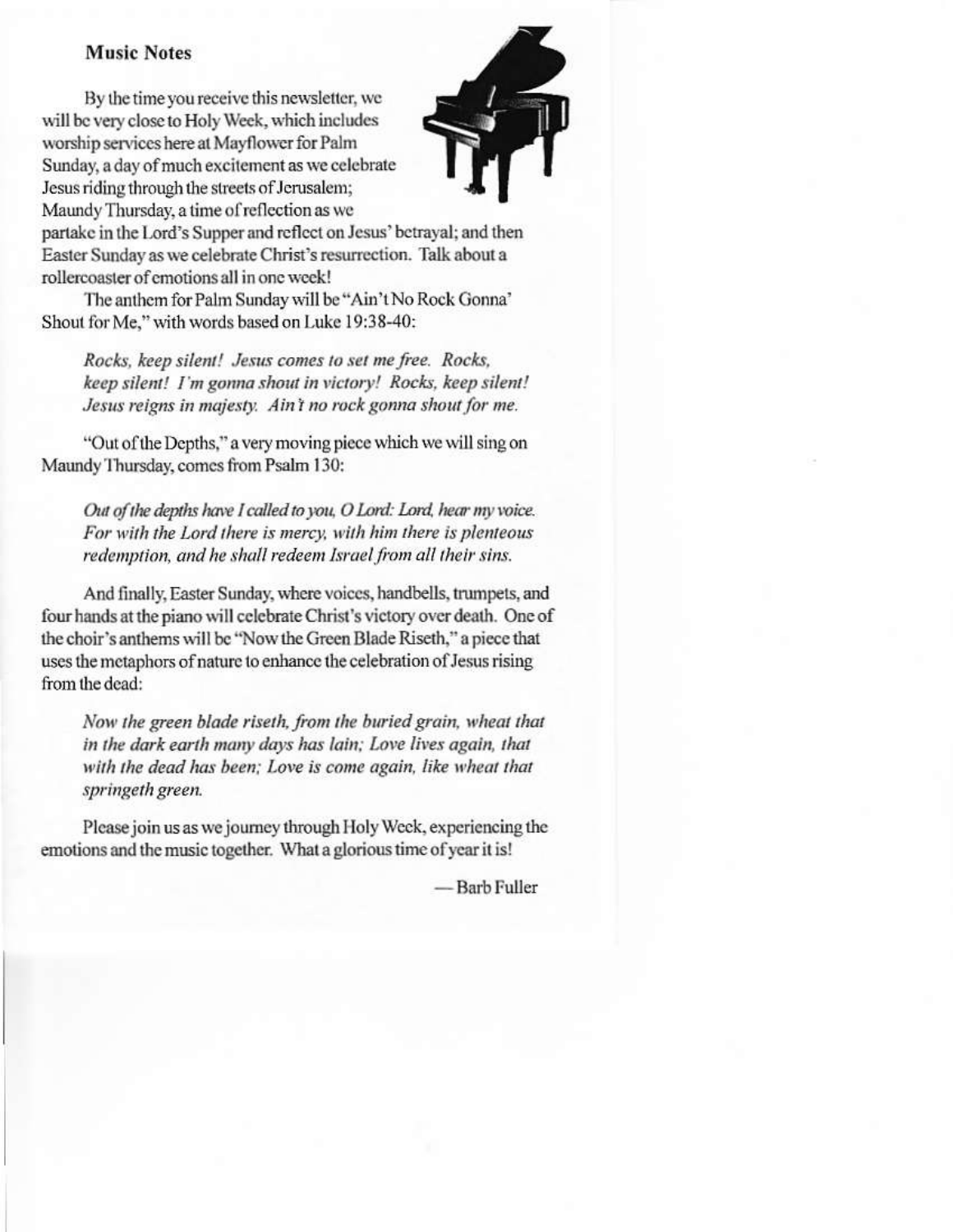#### **Mayflower Financial News**

The February Second Saturday Supper was again a sell-out, and we had an excellent profit of \$823. Great job, everyone!

In case you are looking closely at the Heat Fund contributions reported elsewhere in the newsletter each month, but don't see them reflected in the figure below, that's because we transfer the funds only at the end of each quarter. You'll see the difference in next month's report.

The following is a summary of our finances as of February 28:

| Income:                    | \$<br>8,751.36 |
|----------------------------|----------------|
| Expenses:                  | 6,242.34       |
|                            | \$2,509.02     |
| <b>YTD</b> for Two Months: |                |
| Income:                    | \$14,734.54    |
| Expenses:                  | 11,759.68      |
|                            | \$2,974.86     |
| Fund Balances:             |                |
| Checking:                  | \$7,995.88     |
| Savings:                   | 31,021.53      |
| Heat Fund Savings:         | 20,435.82      |
| Memorial Fund CD:          | 5,501.01       |
| Savings CD:                | 22,329.99      |
|                            | \$87,284.23    |

A more detailed report is available in the brochure rack near the church office. If you have any questions, please ask!

- Linda Wheeler, Treasurer

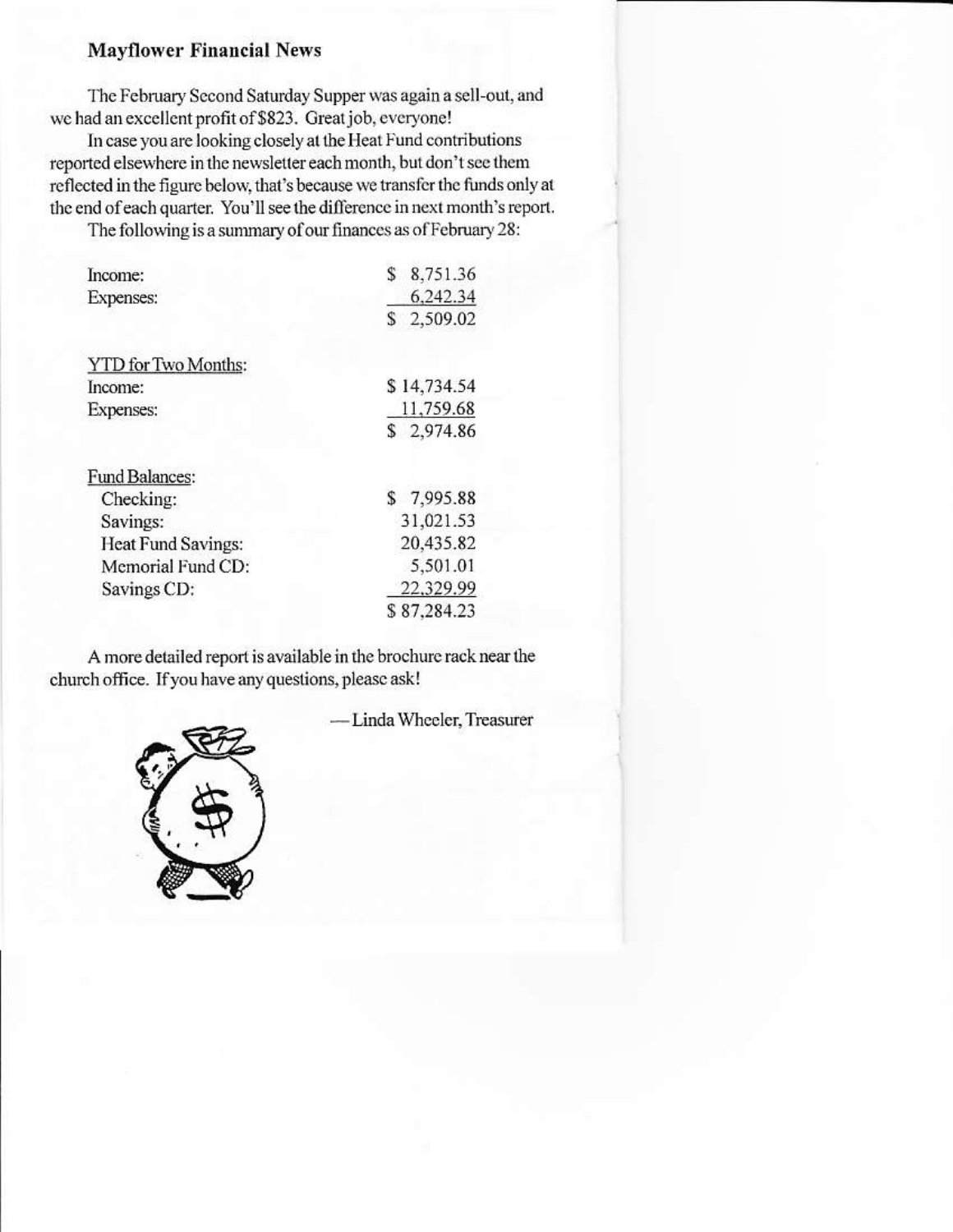The "Lunch-and-Learn" on April 2 will combine the Bible and history! We'll be taking a look at the Lenten cycle, both spiritually and factually. Join us for an always lively discussion at Noon in the Library.

### The Heat Fund is still rising!



#### **Seder Dinner**

On Sunday, April 30, we will have a great learning experience after church and a light lunch! Linda Woodrow, a member of Shaarey Zedek Synagogue in E. Lansing, will treat us to a "modified" Seder meal. She will explain and demonstrate the many facets of this centuries-old Jewish tradition. Plan to bring your families and friends to this special event. A sign-up sheet is on the white board in the office lobby.

- Rog Kennedy

#### **Thrift Sale**

Another thrift sale is coming on April 21 and 22! Please start your spring cleaning early and check around your house to find good, saleable things that you have but don't really need any more. Remember, too, to invite friends, family, coworkers, etc., to donate items. We'll be glad to have them! Plan to hold your stuff until after the Second Saturday Supper on April 8.

Keep in mind that we need a lot of help to set up, run the sale, and clean up after the sale, so please plan to help. Set-up dates will be April 17-20 (Monday to Thursday) from 10 a.m. to Noon-ish. The clean-up day will be Monday, April 24, from 10 a.m. until we're done.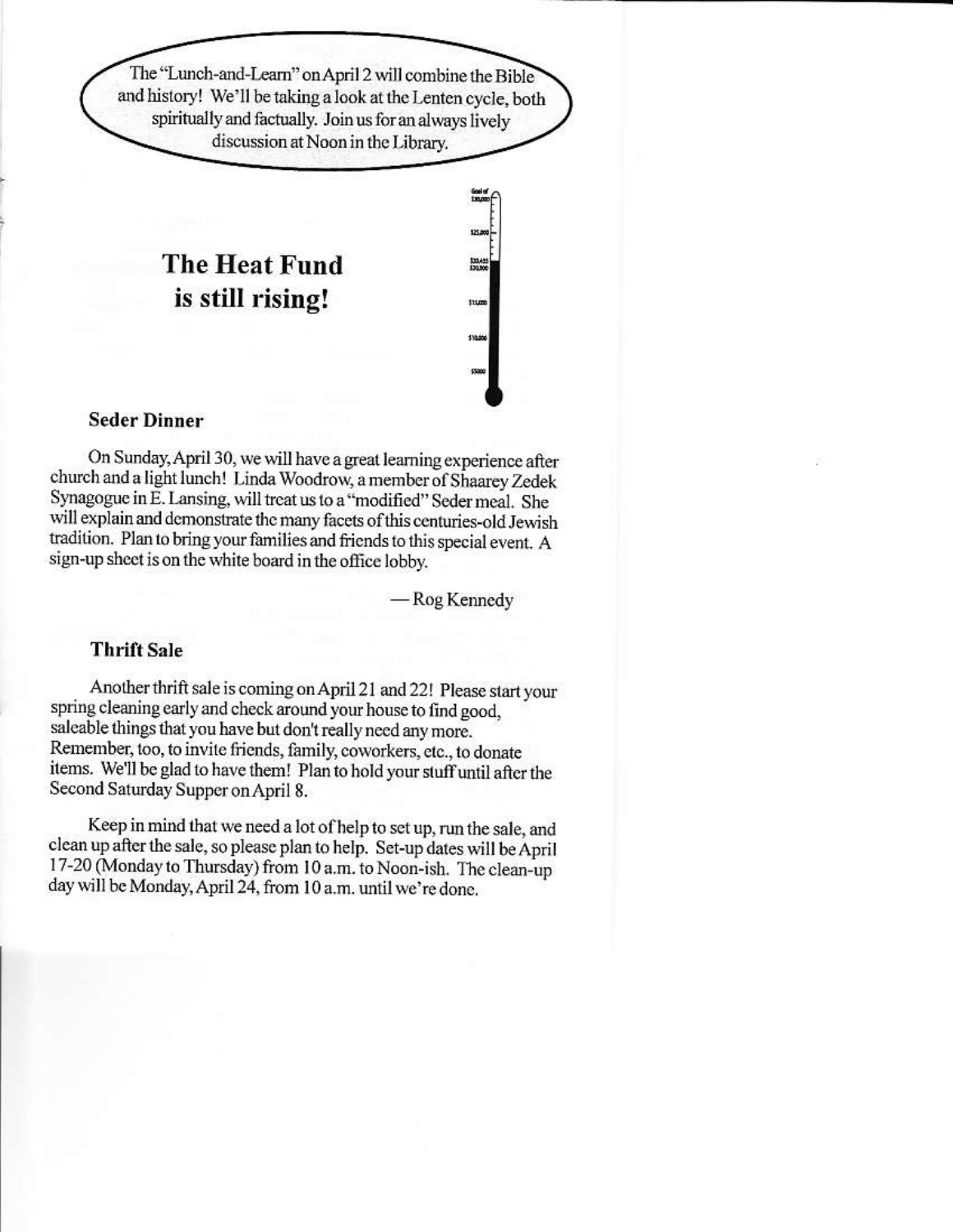#### **Christian Education Report**

I am writing my news article today, past my deadline (as is unfortunately too common), but this time I think there was a guiding reason for my tardiness. At our March 19 service, several members of our Mayflower family shared recent sorrows. There were tears in many eyes, and official Mayflower Comforter-in-Chief Shirley Potts (a new title I have created and bestowed) supplied Kleenex and hugs where needed. I spoke that morning rather spontaneously on Matthew 5:4, "Blessed are those who mourn, for they will be comforted." In the season of Lent, exploring this idea a little more seems appropriate, so here are my thoughts.

Mourning is a word which has a strong connotation. Dr. Robert Guelich said in his study, The Sermon on the Mount-A Foundation for Understanding, "[Mourning] cannot be limited exclusively to expressing sorrow for one's sin... or grief surrounding death. Rather, "those who mourn" has the more comprehensive sense of Isaiah 61:2-3, an inclusive grief that refers to the disenfranchised, contrite, and bereaved. It is an expression of the intense sense of loss, helplessness, and despair." When we mourn, we give ourselves over to fully experiencing loss. Many times, mourning isn't just associated with death, but with the other painful losses we have in life-ending an important relationship, letting go of a longheld dream, or realizing a person we love has frailties we can't comprehend.

Jesus says those that mourn are lucky, which is a really hard concept. It doesn't feel blessed at all to mourn. Yet we are lucky. because we have loved enough, wanted enough, or believed enough to feel the loss of those people or ideas when they are gone. We are loving enough to think beyond ourselves and focus on someone else. And we are brave enough to risk loving again, knowing that we risk grieving again.

In his book, The Problem of Pain, C.S. Lewis wrote, "God whispers to us in our pleasures, speaks in our conscience, but shouts in our pain." He is waiting to comfort us - so mourn freely and deeply, knowing you truly are blessed.

 $-$ Liz Canfield